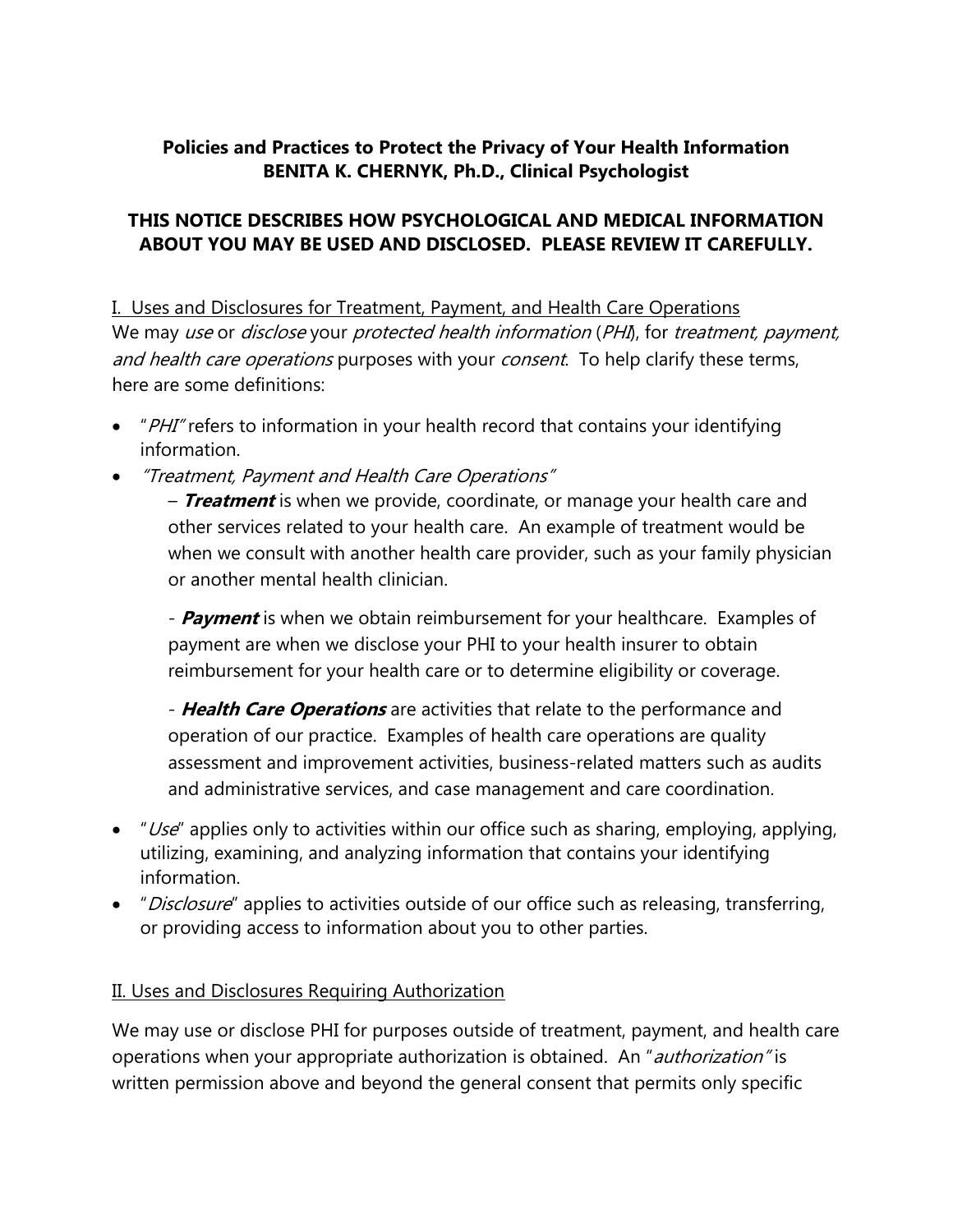disclosures. In those instances when we are asked for information for purposes outside of treatment, payment, and health care operations, we will obtain an authorization from you before releasing this information. We will also need to obtain an authorization before releasing your psychotherapy notes. "Psychotherapy notes" are notes we have made about our conversations during private, group, joint, or family counseling sessions. These notes are given a greater degree of protection than PHI.

You may revoke all such authorizations (of PHI or psychotherapy notes) at any time, provided each revocation is in writing. You may not revoke an authorization to the extent that (1) we have relied on that authorization; or (2) if the authorization was obtained as a condition of obtaining insurance coverage, and the law provides the insurer the right to contest the claim under the policy.

## III. Uses and Disclosures with Neither Consent nor Authorization

We may use or disclose PHI without your consent or authorization in the following circumstances:

- **Child Abuse:** If, in our professional capacity, we know or suspect that a child under 18 years of age or a mentally retarded, developmentally disabled, or physically impaired child under 21 years of age has suffered or faces a threat of suffering any physical or mental wound, injury, disability, or condition of a nature that reasonably indicates abuse or neglect, we are required by law to immediately report that knowledge or suspicion to the Ohio Public Children Services Agency, or a municipal or county peace officer.
- **Adult and Domestic Abuse:** If we have reasonable cause to believe that an adult is being abused, neglected, or exploited, or is in a condition which is the result of abuse, neglect, or exploitation, we are required by law to immediately report such a belief to the County Department of Job and Family Services.
- **Judicial or Administrative Proceedings:** If you are involved in a court proceeding and a request is made for information about your evaluation, diagnosis and treatment and the records thereof, such information is privileged under state law and we will not release this information without written authorization from you or your personal or legally-appointed representative, or a court order. The privilege to protect such information does not apply when you are being evaluated for a third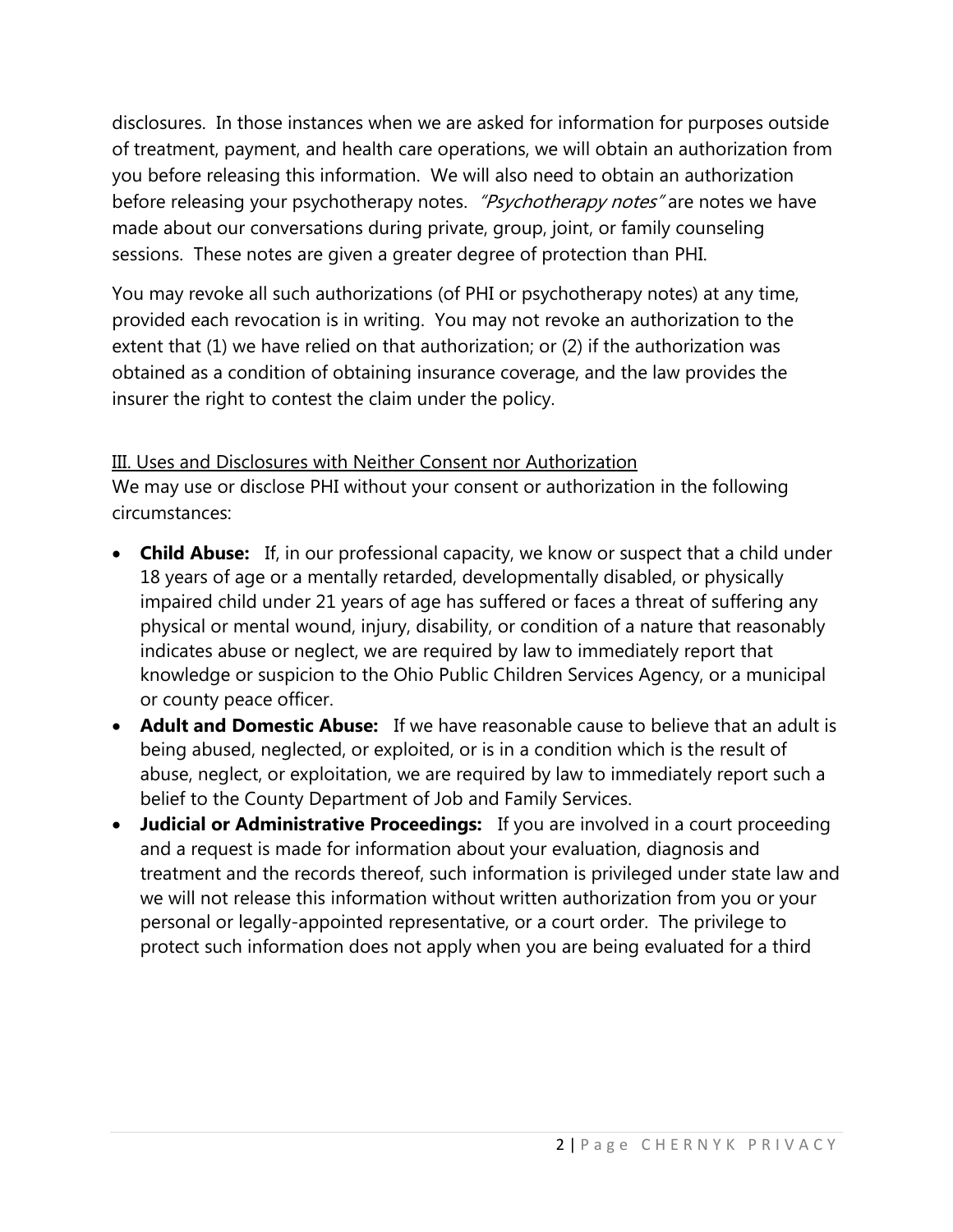party or where the evaluation is court ordered. You will be informed in advance if this is the case.

- **Serious Threat to Health or Safety:** If we believe that you pose a clear and substantial risk of imminent serious harm to yourself or another person, we may disclose your relevant confidential information to public authorities, the potential victim, other professionals, and/or your family in order to protect against such harm. If you communicate to us an explicit threat of inflicting imminent and serious physical harm or causing the death of one or more clearly identifiable victims, and we believe you have the intent and ability to carry out the threat, then we are required by law to take one or more of the following actions in a timely manner: 1) take steps to hospitalize you on an emergency basis, 2) establish and undertake a treatment plan calculated to eliminate the possibility that you will carry out the threat, and initiate arrangements for a second opinion risk assessment with another mental health professional, 3) communicate to a law enforcement agency and, if feasible, to the potential victim(s), or victim's parent or guardian if a minor, all of the following information: a) the nature of the threat, b) your identity, and c) the identity of the potential victim(s).
- **Worker's Compensation:** If you file a worker's compensation claim, we are required to give your mental health information to relevant parties and officials.

# IV. Patient's Rights and Mental Health Clinician's Duties

### Patient's Rights:

- Right to Request Restrictions You have the right to request restrictions on certain uses and disclosures of protected health information about you. However, we are not required to agree to a restriction you request.
- Right to Receive Confidential Communications by Alternative Means and at Alternative Locations - You have the right to request and receive confidential communications of PHI by alternative means and at alternative locations. (For example, you may not want a family member to know that you are being seen here. Upon your request, we will send your bills to another address.)
- Right to Inspect and Copy You have the right to inspect or obtain a copy (or both) of PHI and psychotherapy notes in our mental health and billing records used to make decisions about you for as long as the PHI is maintained in the record. We may deny your access to PHI or psychotherapy notes under certain circumstances, but in some cases, you may have this decision reviewed. On your request, we will discuss with you the details of the request process.